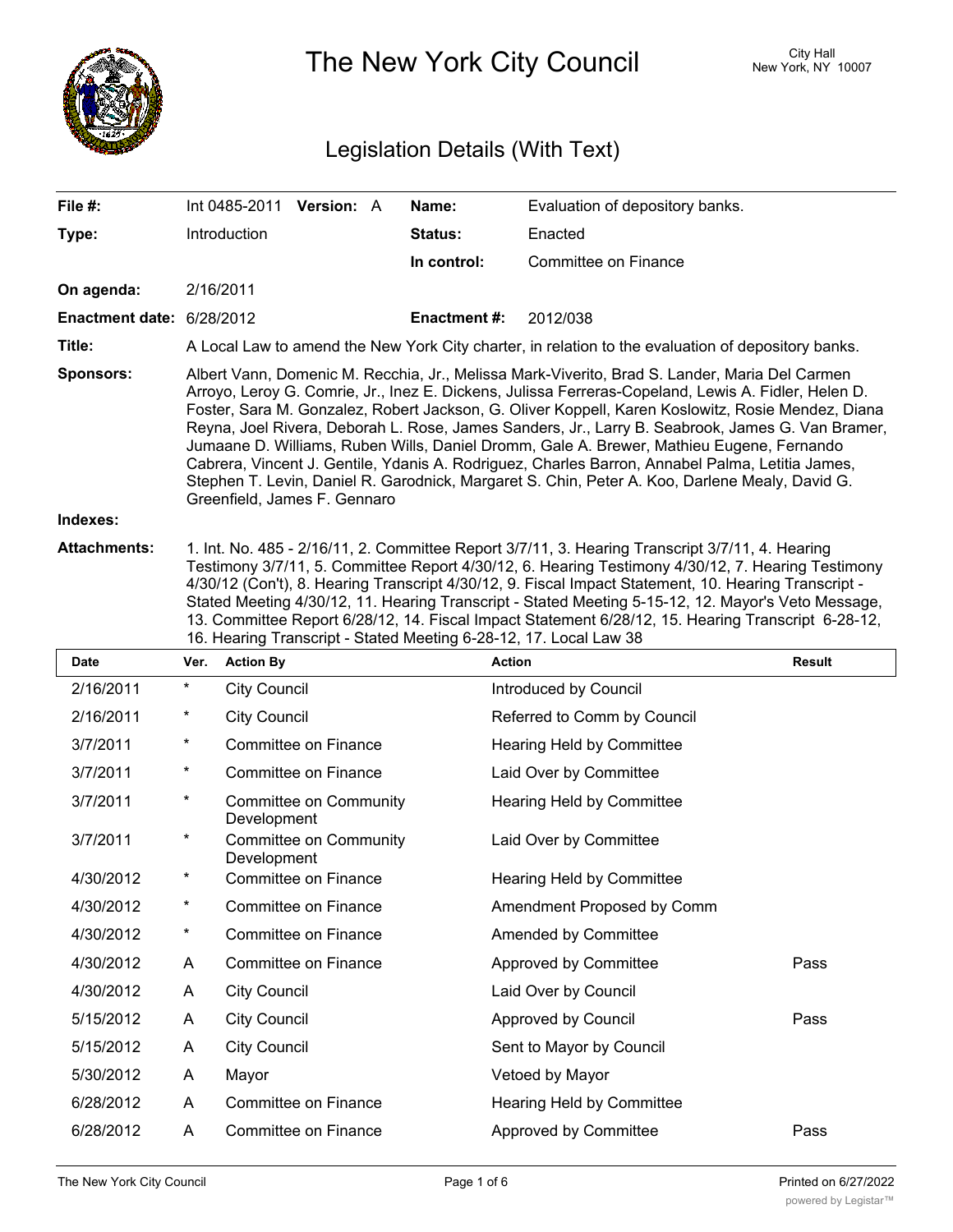6/28/2012 A City Council Overridden by Council Pass

Int.  $No. 485-A$ 

By Council Members Vann, Recchia, Mark-Viverito, Lander, Arroyo, Comrie, Dickens, Ferreras, Fidler, Foster, Gonzalez, Jackson, Koppell, Koslowitz, Mendez, Reyna, Rivera, Rose, Sanders Jr., Seabrook, Van Bramer, Williams, Wills, Dromm, Brewer, Eugene, Cabrera, Gentile, Rodriguez, Barron, Palma, James, Levin, Garodnick, Chin, Koo, Mealy, Greenfield and Gennaro.

A Local Law to amend the New York City charter, in relation to the evaluation of depository banks.

## Be it enacted by the Council as follows:

Section 1. Chapter 58 of the New York City charter is amended by adding a new section 1524-A to read as follows:

### § 1524-A. Community investment advisory board. 1. There is hereby established within the

department an advisory board known as the community investment advisory board, which shall perform the following functions:

a. Conduct a needs assessment every two years, the first of which shall be published on the department's website on or before March 1, 2014. In conducting such needs assessment the board shall (1) assess the credit, financial and banking services needs throughout the City with a particular emphasis on low and moderate income individuals and communities, by means including but not limited to (i) convening at least one public hearing in each borough of the city; (ii) accepting, reviewing and considering public comments which describe the nature and extent of such needs; and (iii) considering the data and information collected by the board pursuant to subdivision 3 of this section; and (2) establish benchmarks, best practices, and recommendations for meeting the needs identified in such needs assessment, by, among other things, considering the data and information collected by the board pursuant to subdivision 3 of this section; and

b. Issue an annual report in plain language, the first of which shall be published on the department's website and transmitted to the banking commission on or before March 1, 2015 and each March first thereafter, which may be considered by the banking commission in reviewing a bank's application for designation or redesignation as a deposit bank, covering the preceding fiscal year, which (i) addresses how each bank that is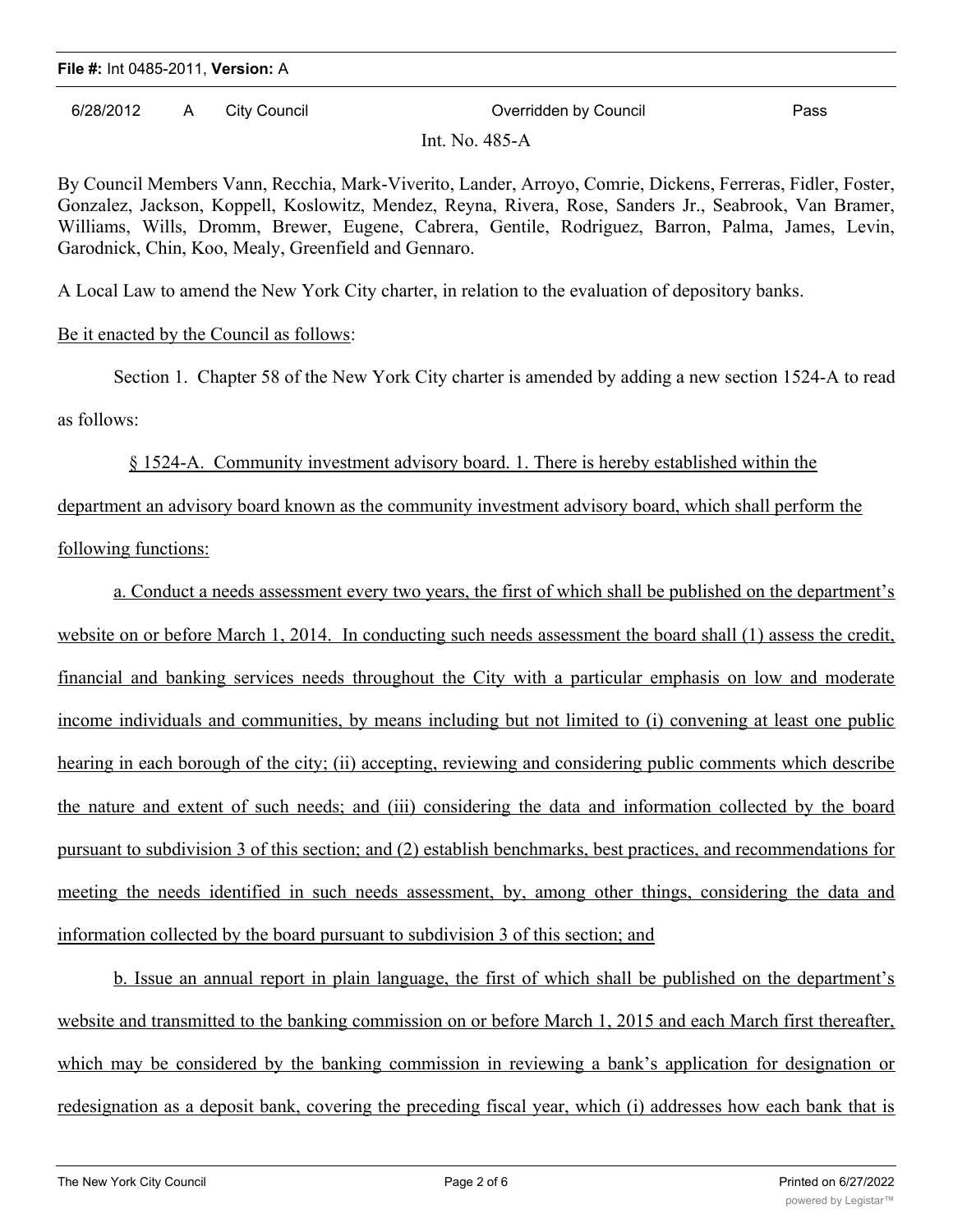designated as a deposit bank pursuant to section 1524 of the charter is meeting the needs identified pursuant to paragraph a of this subdivision and subdivision 3 of this section, including an evaluation of how each bank performed relative to the benchmarks and best practices applicable to such bank as established by the board pursuant to the needs assessment required pursuant to paragraph a of this subdivision, (ii) identifies areas of improvement from past evaluations, where applicable, and areas where improvement is necessary, taking into account the information collected by the board pursuant to subdivision 3 of this section, (iii) specifically identifies any deposit bank's failure to provide information requested in writing by the board pursuant to subdivision 3 of this section that is applicable to such deposit bank, (iv) summarizes written comments submitted to the board pursuant to subdivision 4 of this section and the role played by such comments; and (v) summarizes, in tabular format, the data collected by the board pursuant to paragraphs a through g of subdivision 3 of this section, and to the extent not deemed confidential or proprietary by the bank, paragraph h, at the community district, borough, and citywide levels of aggregation. For purposes of this section, "fiscal year" shall mean the period from July first to June thirtieth.

2. The board shall consist of eight members who shall be: the mayor or his or her designee, the comptroller or his or her designee, the speaker of the council or his or her designee, the commissioner of the department of housing preservation and development, the commissioner of the department of finance, a member of a community-based organization whose principal purpose is community and/or economic development, or consumer protection who shall be designated by the speaker, a representative of an organization or association that represents small business owners who shall be designated by the speaker and a representative of the city banking industry who shall be designated by the mayor. The mayor, comptroller, speaker and commissioners shall serve for the duration of their tenure. The three nongovernmental members shall serve four years from the date of their appointment, or through the issuance of two needs assessments pursuant to paragraph a of subdivision 1 of this section, whichever is longer, and be eligible for reappointment; provided, however, that each member shall serve until his or her qualified successor is appointed. Any vacancy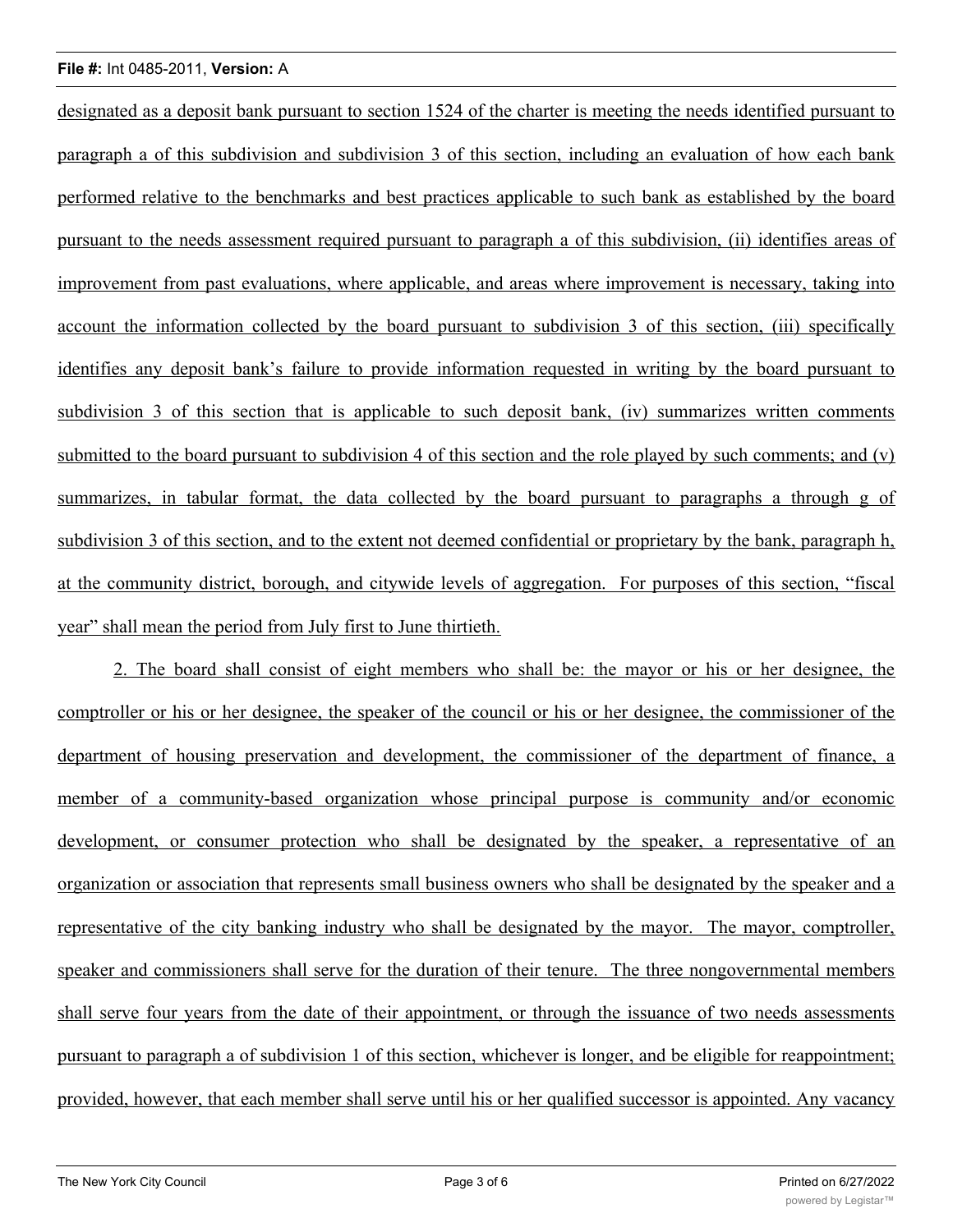occurring other than by expiration of term shall be filled in the same manner as the original position was filled for the unexpired portion of the term. Members shall serve without compensation. The members of the board shall be appointed within sixty days of the effective date of the local law that added this section.

3. In performing its functions as set forth in subdivision 1 of this section, the board shall seek to collect and consider information at the census tract level, relating to the credit, financial and banking services needs throughout the City and the extent to which such needs are being met, including but not limited to, information, to the extent applicable, regarding each deposit bank's efforts to:

a. address the key credit and financial services needs of small businesses;

b. develop and offer financial services and products that are most needed by low and moderate income individuals and communities throughout the city and provide physical branches;

c. provide funding, including construction and permanent loans and investments, for affordable housing and economic development projects in low and moderate income communities;

d. In the case of properties acquired by foreclosure and owned by the bank, reasonably address serious material and health and safety deficiencies in the maintenance and condition of the property;

e. conduct consumer outreach, settlement conferences, and similar actions relating to mortgage assistance and foreclosure prevention, and provide information, at the community district level to the board, relating to mortgage and foreclosure actions, including, but not limited to, total number of loans serviced and/or owned by the bank, total number of loans that are at least sixty days delinquent, total number of foreclosures commenced, total number of foreclosures prevented through loan modification, short sales, deeds in lieu of foreclosure or other mechanisms, total number of loan modifications applications, total number of loan modifications made and denied, and bank owned properties donated or sold at a discount;

f. partner in the community development efforts of the city;

g. positively impact on the city and its communities through activities including, but not limited to, philanthropic work and charitable giving; and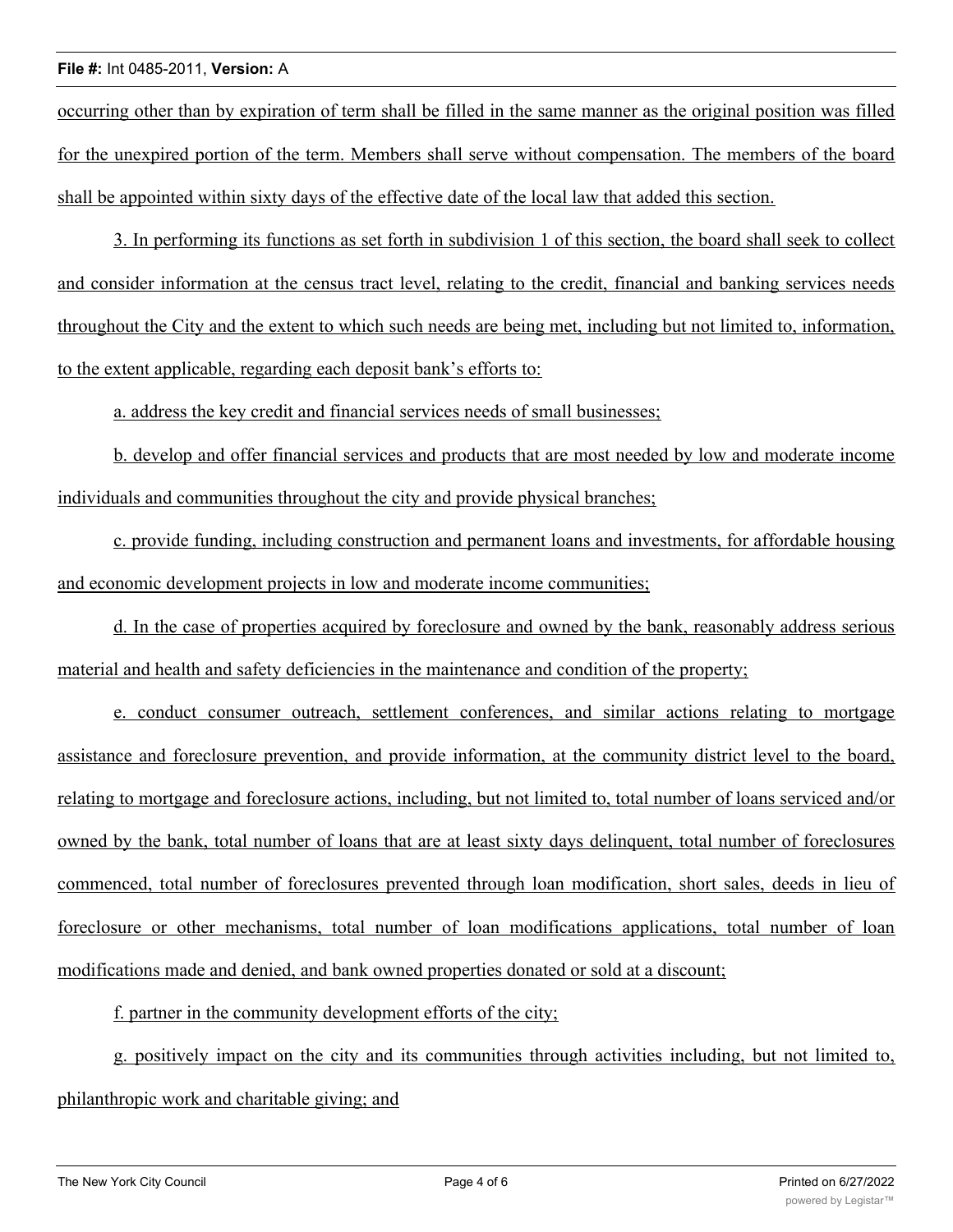h. plan for and articulate how the bank will respond to the credit, financial and banking services needs of the city identified by the needs assessment pursuant to paragraph a of subdivision 1 of this section, as applicable to the bank's type and size.

In performing the needs assessment pursuant to paragraph a of subdivision 1 of this section, the board shall also consider, to the extent practicable, the information listed in paragraphs a through g of this subdivision relating to the efforts of the city's banking industry as a whole.

4. In preparation for each annual report pursuant to paragraph b of subdivision 1 of this section, the board shall publish all information collected pursuant to paragraphs a through g of subdivision 3 of this section, and to the extent not deemed confidential or proprietary by the bank, paragraph h, summarized at the community district, borough, and citywide levels of aggregation, for each deposit bank on the department's website no later than November first of the year preceding the issuance of the report. At least thirty days after such publication, but no later than December fifteenth, the board shall hold a public hearing at which the public may testify concerning the efforts and extent to which the deposit banks are meaningfully addressing the credit and financial needs throughout the city. The board shall also take written comments for at least thirty days preceding such public hearing.

5. On or before March 1, 2013 and on or before March 1, 2014, the board shall publish on the department's website, for each deposit bank, the information collected pursuant to paragraphs a through g of subdivision 3 of this section, and to the extent not deemed confidential or proprietary by the bank, paragraph h, summarized at the community district, borough, and citywide levels of aggregation. Each such publication of information shall specifically identify any deposit bank's failure to provide information requested in writing by the board pursuant to subdivision 3 of this section that is applicable to such deposit bank.

§2. Subdivision 1 of section 1524 of the New York City charter is amended to read as follows: 1. The banking commission which consists of the mayor, the commissioner and the comptroller shall,

by majority vote, by written notice to the commissioner, designate the banks or trust companies in which all